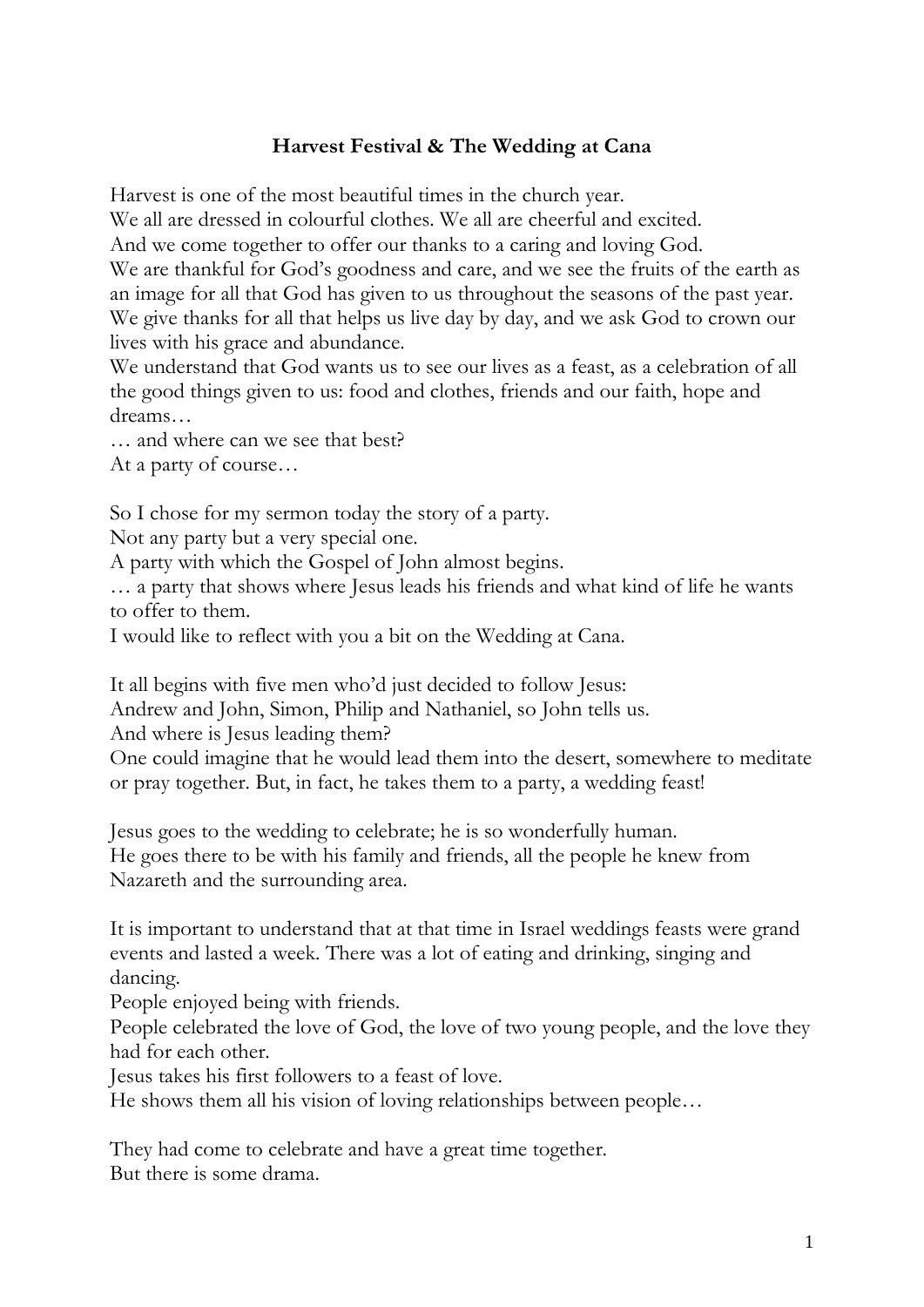Mary, who is behind the scenes, perhaps helping, notices that there is no more wine.

"They have no more wine…"

This, of course, is enormously humiliating to the hosts.

Mary is very sensitive to the suffering of the poor.

Here are two families, probably quite poor, about to be humiliated because there is no more wine. So Mary goes to find Jesus and tells him: "They have no more wine…"

And Jesus replies, "Woman, what is there between you and me? My time has not yet come."

What on earth does he mean?

Do we here see the point in Jesus' life at which the private person becomes the man of God? …at which the family man leaves the village and attends to the work of God, announcing to the world the message of love, forgiveness, and the value of each person?

It may well be.

We don't know how much of this Mary understands, but she has so much confidence in her son that she goes to the servants and tells them: "Do whatever he says!" And they accept.

Jesus tells the servants to fill six large jars to the top with water. The servants, a bit surprised, hurry back and forth from the well to fill the jars. It must have taken many buckets, and they were probably tired.

But for miracles to take place, people are needed who stretch beyond the ordinary and obvious…

The servants then bring the water changed into wine to the master of ceremonies, who tastes it and is astonished. To the bridal couple he says: "You have saved the best wine until now? Usually the best wine is served at the beginning, and then when the guests are a little drunk, the cheaper wine is served."

Jesus gives his very best, and his disciples, says the story, believed in him. They understand that with Jesus, there is always an abundance of gifts and of love!

The most profound meaning of the story of Cana is the sign of transformation of water into wine.

We are each called to love.

We are called to change all the time and become more loving.

We need to be transformed…

Our water needs to be turned into wine…

Our hearts of fear must be changed into hearts of love.

Our cold hearts must become warm, our closed doors and minds must become wide open, our shy attempts to life in all its fullness must change into bold and big efforts inviting everyone into the Kingdom of our wonderful God.